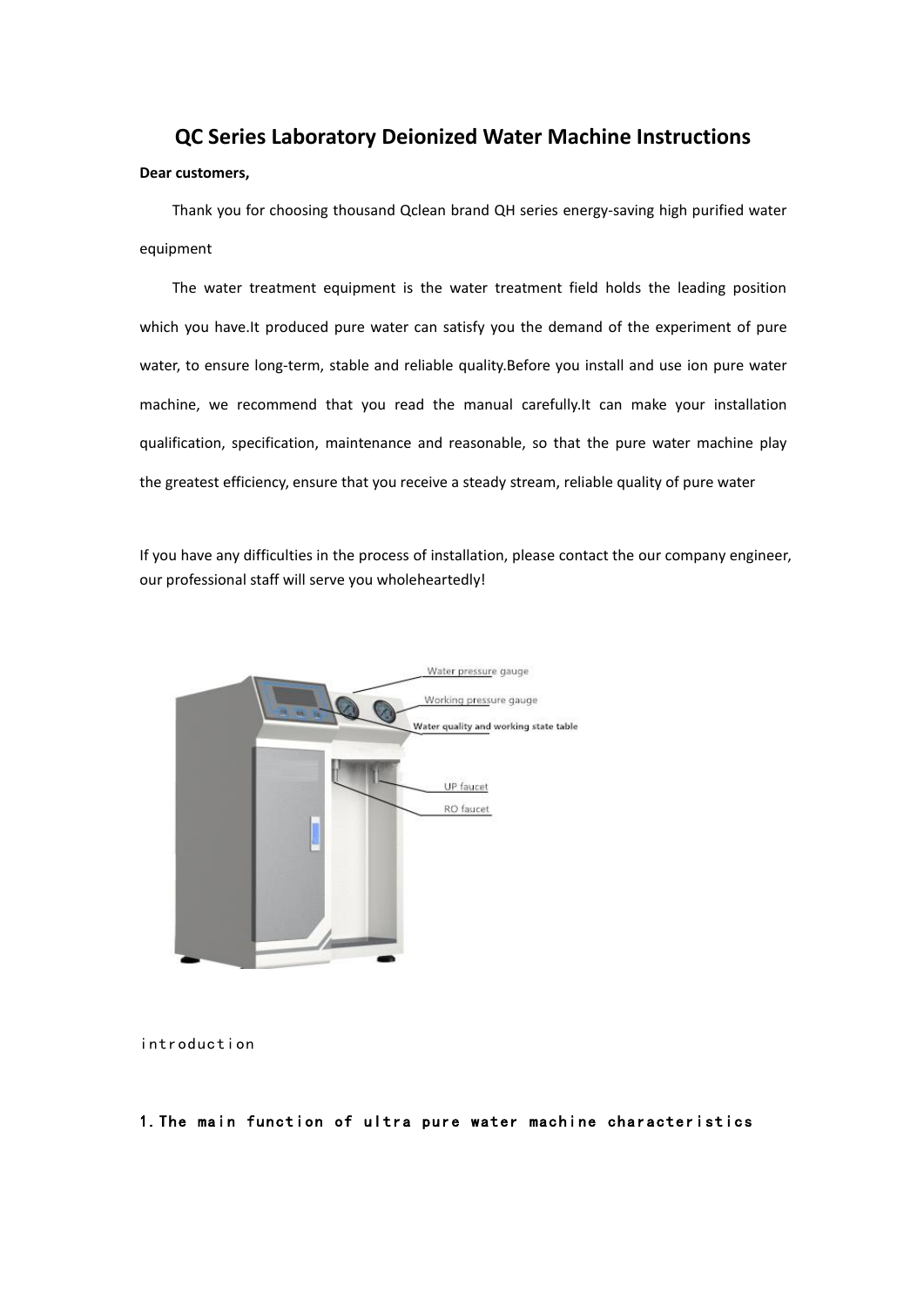Ultra pure water equipment is using the current international most advanced technology of RO, RO membrane

is a kind of using pressure drive makes the reverse osmosis membrane separation of water molecules. Because of its surface aperture 0.0001 microns (0.1 nm), so it can effectively remove impurities of bacteria in water, soluble salts, organic matter, heavy metal ions and microorganisms, bacteria, harmful substances such as pesticide residues.Water after RO filter can remove more than 90% of the ions in water and other soluble solid, this greatly reduce the follow-up of ion exchange column load (pure water), thereby reducing the number of replacement of ion exchange resin.After the pure water, water resistivity can reach 10 m  $\Omega$ . Cm. Can meet most of the high water quality requirements of enterprises and units, schools and research institutions.

The whole process for fully automatic computer control system of water, after open the power switch, when raw water pressure is low or the water valve closed system, automatic stop, automatic low pressure protection, high downtime.

Outlet pipe installation online water quality monitor, so you can understand the situation of water quality at any time.

## Functional features

- ① Full automatic self-washing
- ② Cut off the water intelligently if leaking
- ③ poor water quality indication

④ multi-protection and two types of water connector,which could provide both Level Ⅲ water labs

⑤Use the tap-water as the water supply and can use for various water quality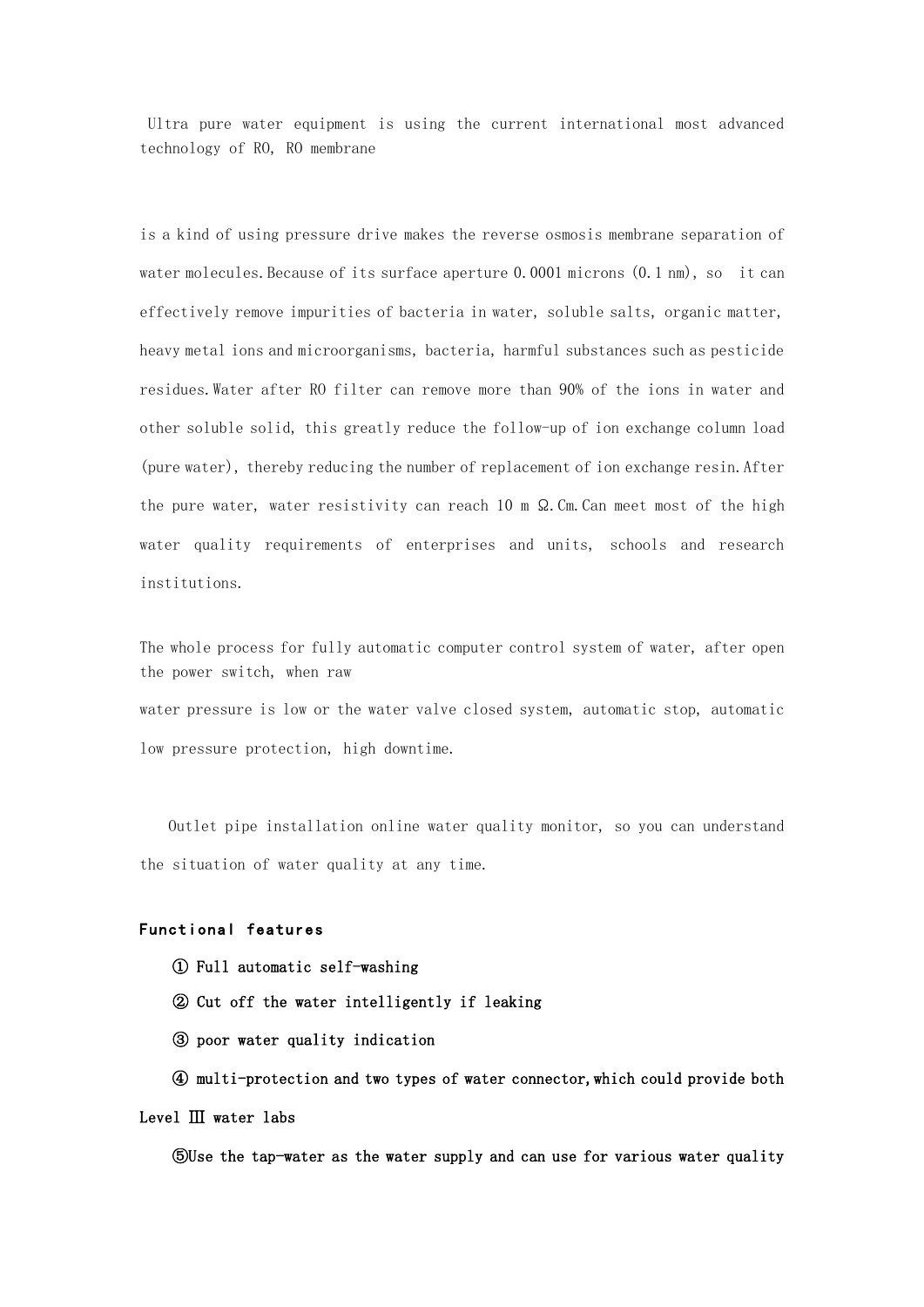| Model                         | $Q-10C$             | $Q - 20C$           | $Q - 30C$           |
|-------------------------------|---------------------|---------------------|---------------------|
| Rated voltage                 | AC220V 50HZ         | AC220V 50HZ         | AC220V 50HZ         |
| Working voltage               | DC24V               | DC24V               | DC24V               |
| Rated power                   | 30W                 | 40W                 | 50W                 |
| Standby power                 | $\triangle 3W$      | $\leq 3W$           | $\triangle 3W$      |
| Rated capacity                | (10L/H)             | (20L/H)             | (30L/H)             |
| Inflow water<br>conductivity  | $\langle 300$ us/cm | $\langle 300$ us/cm | $\langle 300$ us/cm |
| Outflow water<br>conductivity | $≥18$ . 2MΩ.cm      | $≥18$ . 2MΩ.cm      | $≥18$ . 2MΩ.cm      |
| Raw water pressure            | $0.2 - 0.5MPa$      | $0.2 - 0.5MPa$      | $0.2 - 0.5MPa$      |

#### Technical parameters

#### Notice:

Inflow water TDS  $>$  200 PPM, high hardness of source water area suggest matching external softener.

## 2.Ultrapure water machine all parts function introduced

## ① **2861 filter element**

2861 filter in front Pre-Processing filter can effectively remove the water more than 5 micron suspended solids, such as clay, sand, rust, lichen, etc, and other large solid impurities.

## ② **2862 filter element**

It can effectively remove the organic matter in the water, smell, methane, pesticide, fertilizer, residual chlorine and by-products, in order to achieve the level of RO membrane after water requirements, residual chlorine can cause unrecoverable damage to 3564 filter.

#### ③ **2863 filter element**

2863 filter for pre-filter core, small diameter can further remove the water particles,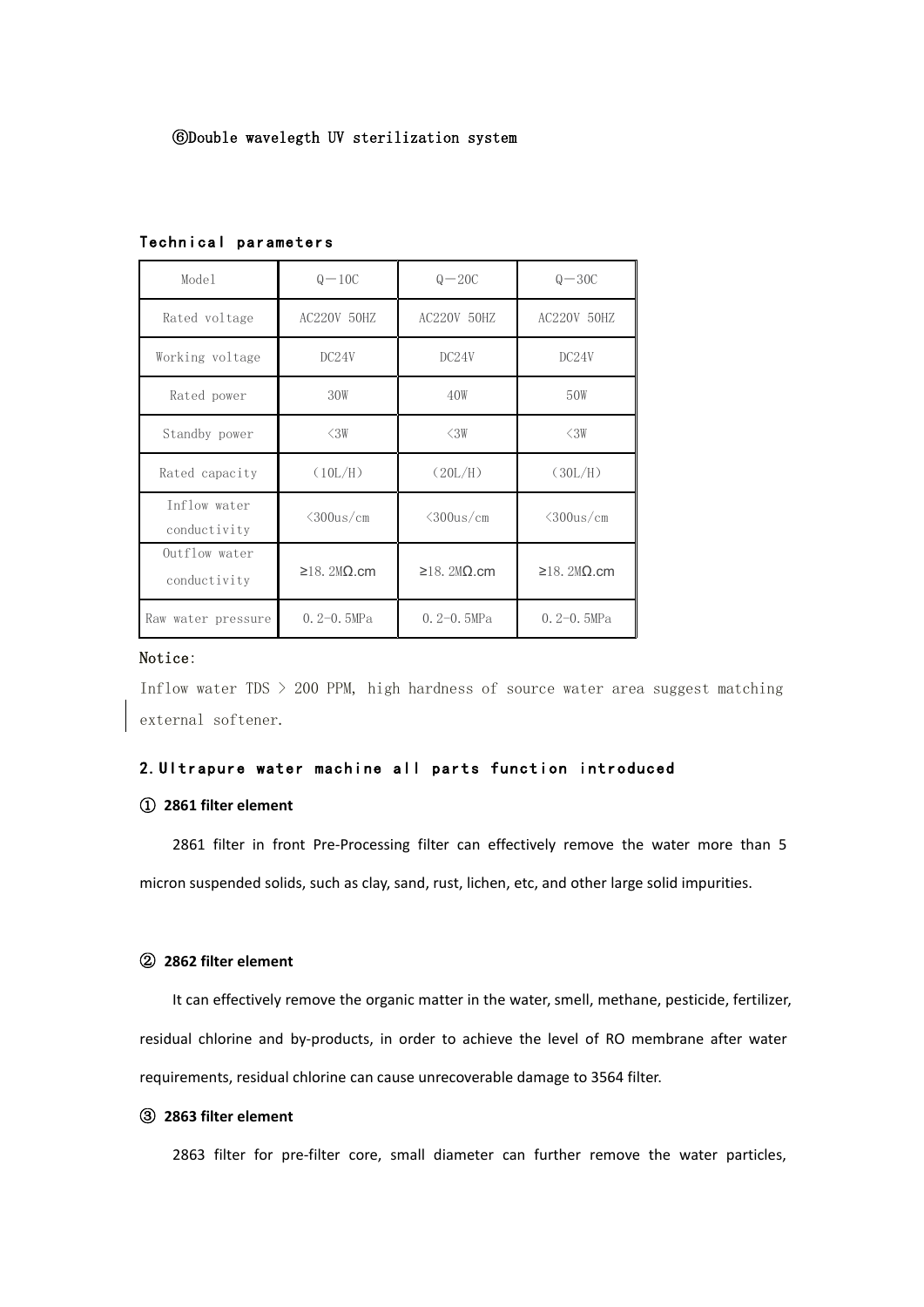suspended matter and colloid

#### ④ **Low voltage switch**

When the water pressure of 1.5 kg/cm2, switched on, the normal operation of the machine;When water, or water pressure

can not reach 1.5 kg/cm2, the device automatically cut off power supply, and there is light on microcomputer control box display.

#### ⑤ **supply electrovalve**

When power on, the tap water after water solenoid valve, make the system of normal water pure water machine;When the machine stopped after cutting off water, stop the water in the past, through the condensed water discharged.

#### ⑥ **High pressure pump**

To tap water pressure up to 5-8 kg/cm2, in order to meet the 3564 filter system pressure and flow rate of water demand

#### ⑦ **Rinse solenoid valve**

Automatic control by machine(computer board) , Ultra pure water machine cumulative work 7.5 hours, an electricity, high pressure large flow of RO membrane washing, flushing time is 1 minutes and 40 seconds.

# ⑧ **3564 filter**

3564 filter aperture 0.0001 microns can remove impurities

such as bacteria, viruses, heavy metal ions in water, after 3564 cartridge, the water more than 90% of the ions and other soluble solids can be effectively removed.

## ⑨ **3065 filter**

3564 filter after most of the ion and water soluble solids are removed, and then after 3065 fine filter element, water production resistivity can be up to 18.2 m  $\Omega \cdot cm$  cm (conductivity were 0.06 us/cm) above.

installation method (Please read this manual before installation) 安装前准备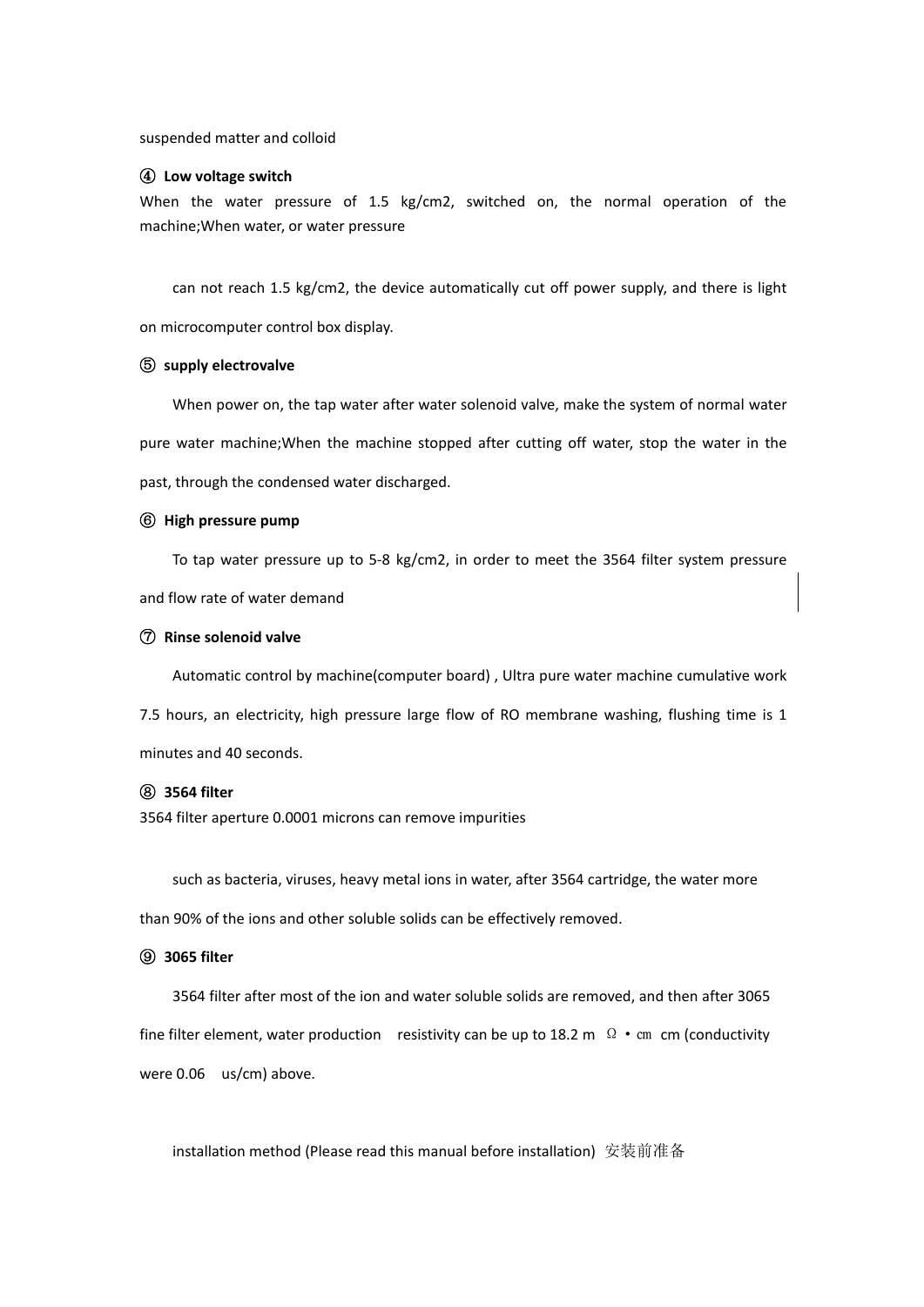1.Preparation before installation

①Confirm installation location

◆Installation position should be from the water not too far, too far water can increase the

use of pressure pipe, a waste of resources or pipe wasn't long enough.

- ◆ power supply near the installation location.
- ◆The installation position is on a firm and level ground to prevent the machine from sliding.

②Installation tools

- ◆monkey wrench
- ◆scissors

2.Installation instructions (Please close the water inlet switch) 安装

①inlet three-way pipe and Inlet ball valve 进水三通

②Connection of water inlet pipe 进水管连接

there are four holes on the right side of the machine,

- ◆water inlet,
- ◆Pure water outlet,
- ◆Waste water outlet
- ◆Spare



③electrical schematic(Users do not need to install, the factory has been debugged)

**debug method** 调试